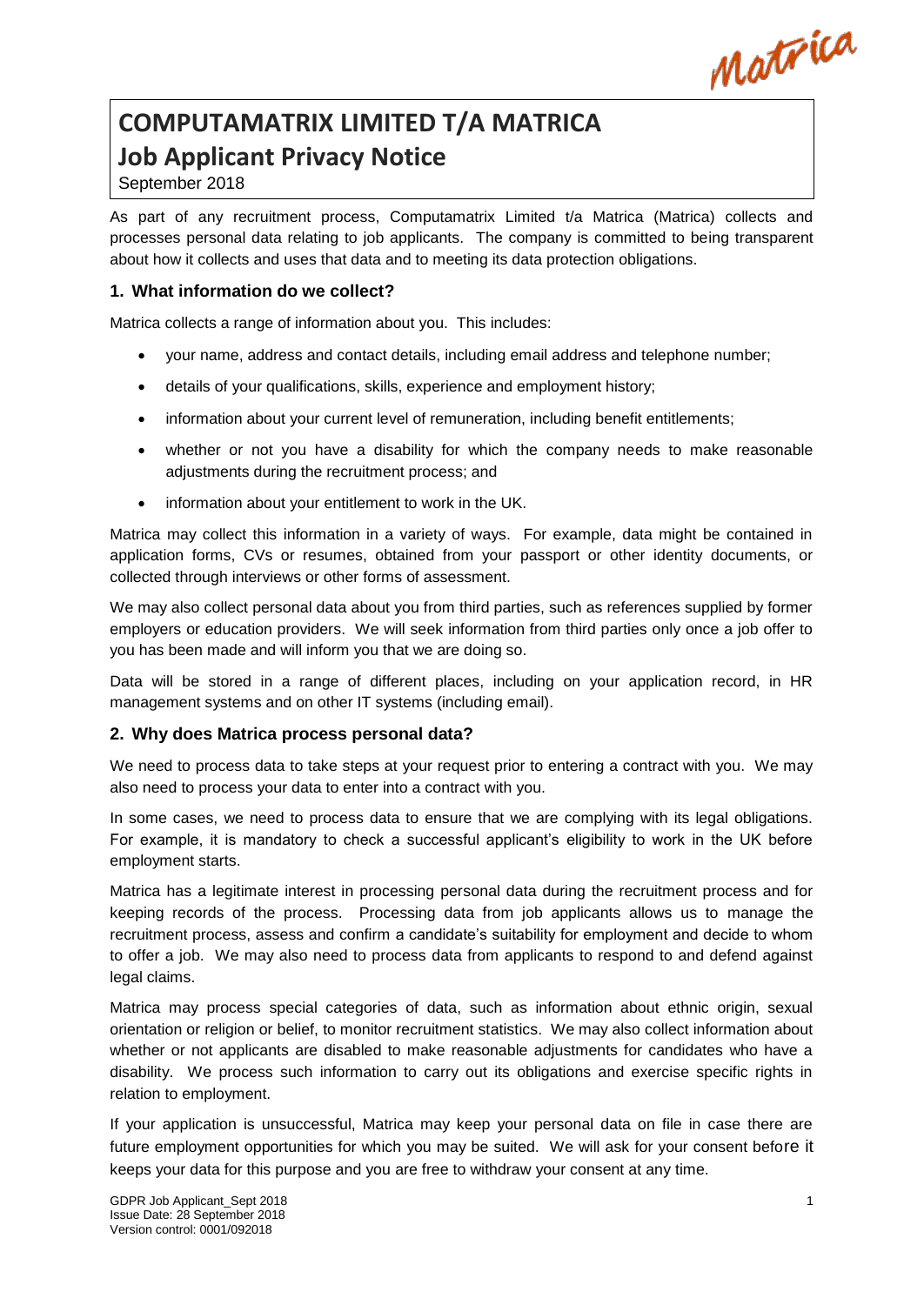

#### **3. Who has access to data?**

Your information may be shared internally for the purposes of the recruitment exercise. This includes members of the HR and recruitment team, interviewers involved in the recruitment process, managers in the business area with a vacancy and IT staff if access to the data is necessary for the performance of their roles.

We will not share your data with third parties, unless your application for employment is successful and we make you an offer of employment. We will then share your data with former employers to obtain references for you, employment background check providers to obtain necessary background checks.

As a registered Migrant Worker Sponsor company, Matrica will comply with personal data retention requirements under the points-based system. This may include retaining data of unsuccessful candidates. However, under GDPR we acknowledge their rights and freedoms to be removed from our records. The points-based systems criteria require registered companies to retain details of the UK Labour Market Test undertaken during the process of recruiting a migrant worker for a minimum of 7 years. Any personal data collected will be held electronically in a secure IT system environment.

#### **4. How does Matrica protect data?**

We take the security of your data seriously. We have internal policies and controls in place to ensure that your data is not lost, accidentally destroyed, misused or disclosed, and is not accessed except by our employees in the proper performance of their duties.

#### **5. For how long does Matrica keep data?**

If your application for employment is unsuccessful, the Company will hold your data on file for 6 (six) months after the end of the relevant recruitment process. If you agree to allow us to keep your personal data on file, we will hold your data on file for a further 6 (six) months for consideration for future employment opportunities. At the end of that period, or once you withdraw your consent, your data is deleted or destroyed. You will be asked when you submit your CV whether you give us consent to hold your details for the full 12 months in order to considered for other positions or not. However if we are involved in a migrant sponsorship programme the points raised in section 3 will apply and you will be advised.

If your application for employment is successful, personal data gather during the recruitment process will be transferred to your Human Resources file (electronic and paper based) and retained during your employment. The periods for which your data will be held will be provided to you in a new privacy notice.

## **6. Your rights**

As a data subject, you have a number of rights. You can:

- access and obtain a copy of your data on request;
- require the Company to change incorrect or incomplete data;
- require the Company to delete or stop processing your data, for example where the data is no longer necessary for the purposes of processing; and
- object to the processing of your data where Matrica is relying on its legitimate interests as the legal ground processing.

If you would like to exercise any of these rights, please contact Lorraine Hale at lorraine@matrica.co.uk.

If you believe that the organisation has not complied with your data protection rights, you can complain